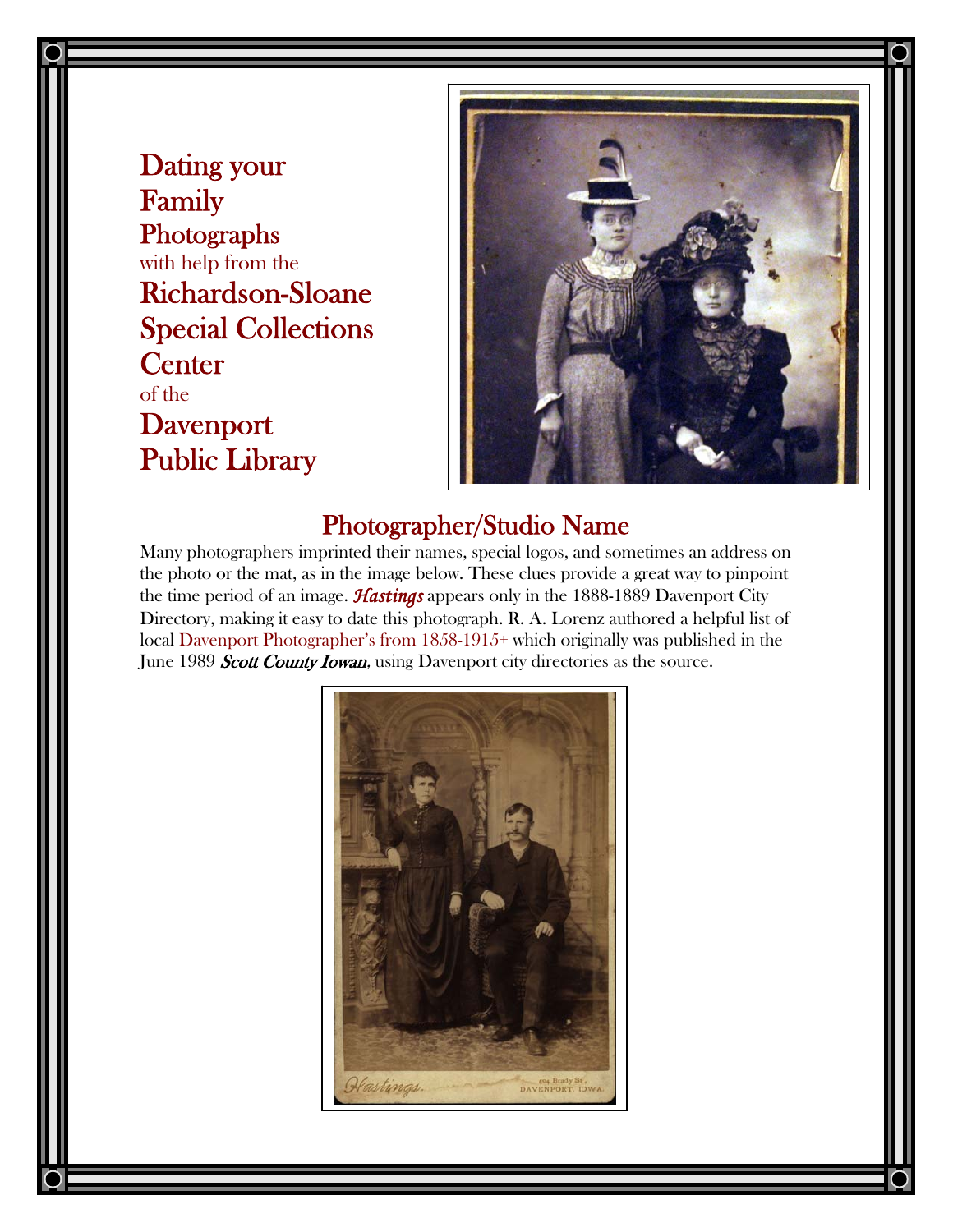### Internal Details—What do you see?

Look at the props used in the image, the physical background, or notations made on the back. This image of the Davenport Fish and Oyster Market provides a great example.



Notation on back: "H. H. V. place of business 412 Brady St. Davenport, Iowa ?\_\_? To right of H. H. Vogt, Mr. Thompson, Derby, Dr. Blancke; others unknown"

What do you see?

Storefront @ 412 Brady Street "Davenport Fish & Oyster Market" Storefront @ 410 Brady Street "Al Billon, Jeweler and Engraver" Storefront @ 414 Brady Street "Louis Boy Parlor Goods" Large fish on a pole in foreground-Men standing in front of stores

Using Davenport city directories it can be determined these businesses were located at these addresses between 1893-1895, helping to date this image.

## What type of image are you looking at?

 Daguerreotype available 1839 until mid 1850 A small metal photograph with a reflective surface, usually cased

Ambrotypes popular 1854 through 1856-A negative on glass that appears as a positive image; backed with a dark background and usually cased; small

Tintypes popular 1856 through mid-1930s-A negative on an iron plate coated with a black or brown varnish so it appeared as a positive image; used tin shears to cut the photographs out of the iron sheet; cased or paper mat

Card photograph-paper print mounted on cardboard stock

Cartes de visite introduced in U.S. 1858-1870. Calling card stock backing with paper photo attached. Small in size  $2\frac{1}{2}$ " x  $3\frac{1}{2}$  - 4"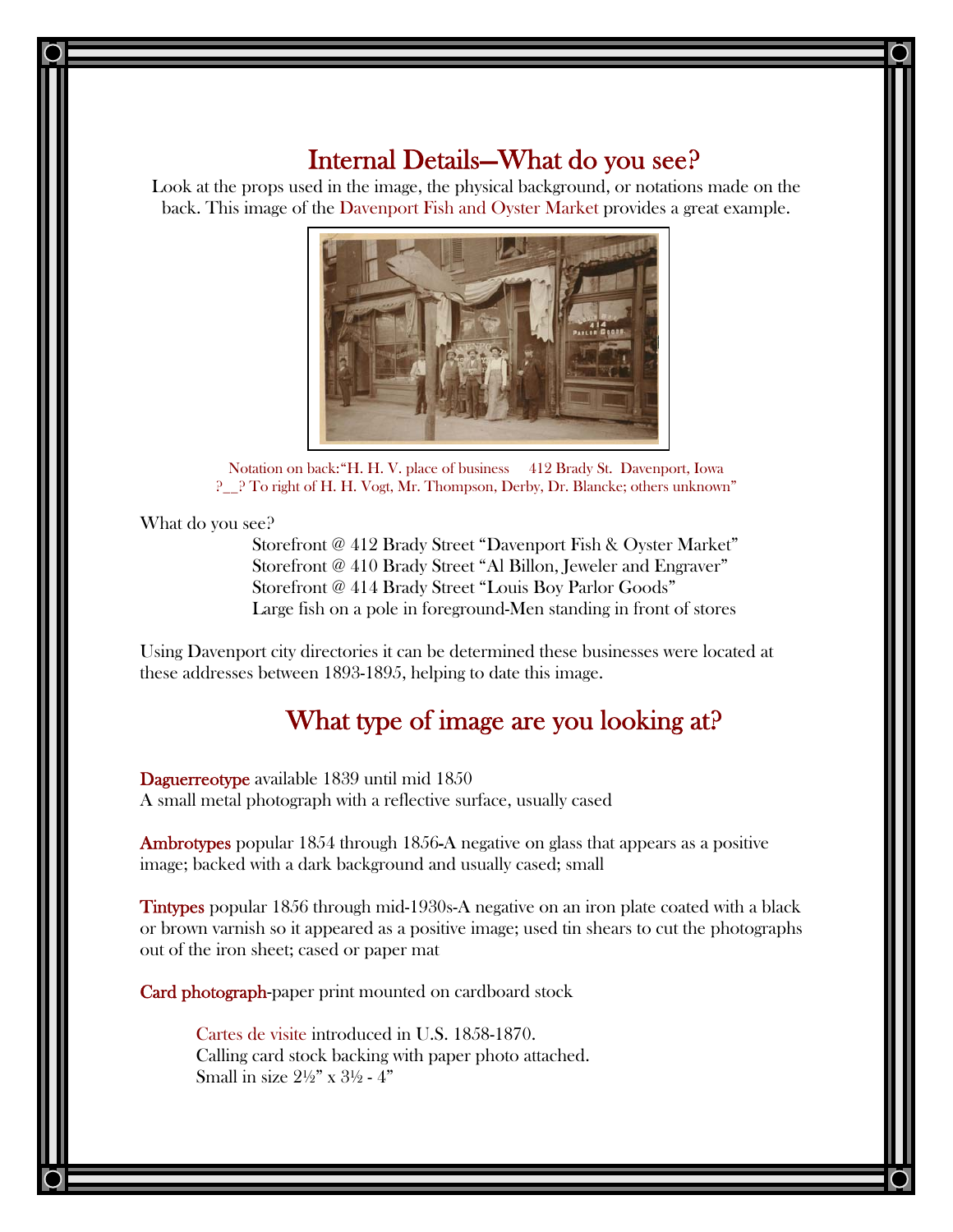Cabinet cards from 1866 with peak years 1870-1905 and a few until 1920. Some had notched or scalloped edges, sometimes with elaborate printing on back, dating from 1892-1905. A dense cardboard backing with paper photo glued on. Typical image measures  $4" \times 5\frac{1}{2}"$ 

Custom sized images common 1890-1930 Often pasted on various sizes, but same material used for the cabinet card.

Stereographs available 1854-1938 Two nearly identical images mounted side by side  $3"$  x 7" (early) or  $4"$  x 7" (later) Can be daguerreotypes, glass, porcelain, or card type



# **Costume**







This is one of the most interesting aspects of researching your image. Looking at hairstyles, hats, jewelry and fashions with regard to styles and details in clothing can help establish dates for photographs. One highly recommended reference resource is Joan Severa's book Dressed for the Photographer. There are many informative websites including those below.

> <http://www.cyndislist.com/clothing.htm> <http://www.ajmorris.com/roots/photo/>

### Genealogical Research

Now combine what you have determined regarding your photograph and compare it to your family history information to assist in further identification. Need some help getting started with your family history, too? Look no further!

Go to the Richardson-Sloane Special Collections Center's Beginning Genealogy page and search in our Local Databases to see how we can help.